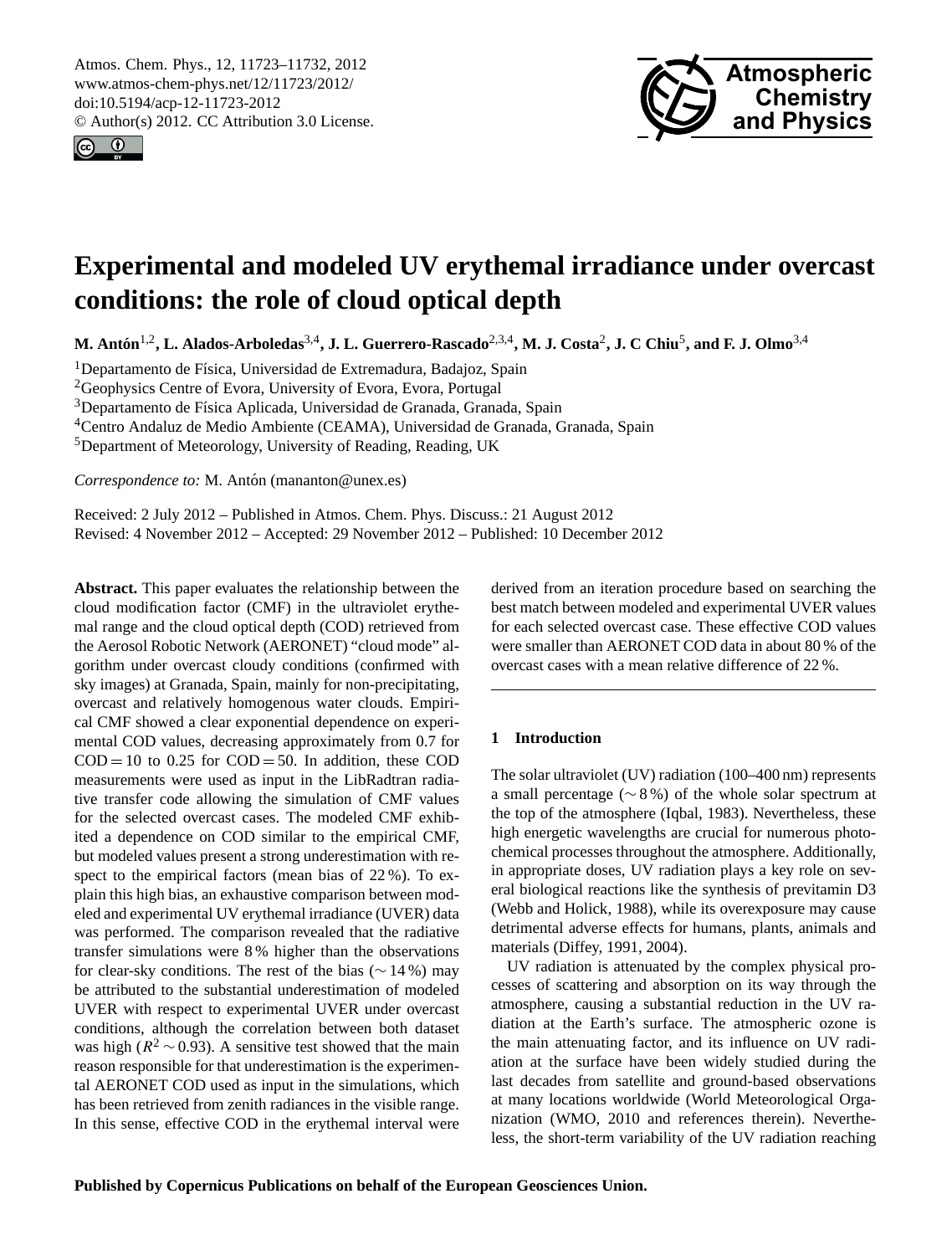the Earth's surface is mainly controlled by changes in the cloud cover which has generally an attenuating effect (up to 80 %) depending on the cloud type, optical depth, and the distribution across the sky (Alados-Arboledas et al., 2003; Calbó et al., 2005). Additionally, broken-cloud conditions can produce short-term enhancements in UV irradiance (up to 30 %) over clear-sky conditions compared with the equivalent cloud-free situations (Estupiñan et al., 1996; Sabburg and Calbó, 2009). Cloud effects on solar radiation are commonly expressed by means of the cloud modification factor (CMF), which is the ratio of the measured or simulated irradiance at the surface under cloudy conditions to the calculated cloud-free irradiance under the same atmosphere (Calbó et al., 2005).

Numerous studies can be found in the literature about the evaluation of the CMF in the UV region. Many of them are based on visual observations of cloud amounts and other cloud features reporting CMF values as a function of the parameters observed more often such as cloud cover (typically recorded in oktas, i.e. eighths of sky), cloud type (cumulus, stratocumulus, cirrus, etc.), cloud height (low, middle, or high), and relative cloud-Sun position (basically whether the Sun was obscured by clouds or not) (Paltridge and Barton, 1978; Josefsson, 1986; Ilyas, 1987; Lubin and Frederick, 1991; Bais et al., 1993; Blumthaler et al., 1994; Frederick and Steele, 1995; Thiel et al., 1997; Kuchinke and Nunez, 1999; Alados-Arboledas et al., 2003; Mateos et al., 2010; Esteve et al., 2010). The main two disadvantages of these parameters are the subjectivity of human observations and their low frequency (Josefsson and Landelius, 2000). Thus, in order to avoid these limitations, some studies about the cloudiness effects on CMF in the UV region have been performed using cloud properties (cloud cover, cloud type, and degree of solar disk obstruction) derived from automatic sky cameras (e.g. Schafer et al., 1996; Sabburg and Wong, 2000; Grant and Heisler, 2000). In addition, some authors analyzed the cloud effects on UV irradiance by means of concurrent human or automatic observations of clouds together with measurements of sunshine duration and/or total solar radiation (Estupiñan et al., 1996; Josefsson and Landelius, 2000; Schwander et al., 2002; Trepte and Winkler, 2004; López et al., 2009; Aun et al., 2011).

Most of the works referred in the previous paragraph reported CMF parameterizations through empirical fits to cloud cover values for different cloud types or heights, showing a large variability of CMF values corresponding to the same cloud cover even for a particular location and study period. This behavior is mainly related to the fact that the same cloud cover may present different optical characteristics causing great CMF dispersion (Calbó et al., 2005). Cloud optical depth (COD) or equivalently, column integrated extinction in the cloudy media, is the most fundamental cloud property determining the solar radiation at the Earth's surface. Thus, numerous theoretical studies using radiative transfer codes have evaluated the interaction between

COD and UV radiation (e.g., Frederick and Snell, 1990; Wang and Lenoble, 1996; Mayer et al., 1998; Li et al., 2000; Nichol et al., 2003; Bernhard et al., 2004). However, COD is one of the most poorly measured climate variables, partially because remotely sensing clouds from the surface is challenging (Turner et al., 2007). Consequently, the work that investigated the influence of experimental COD values on UV irradiance is limited (e.g., Krzyscin et al., 2003; Mateos et al., 2011).

In this framework, the present paper is focused on the evaluation of the relationship between COD and UV erythemal irradiance (UVER). For that, simultaneous and independent experimental COD and UVER measurements were recorded between April and November 2007 in Granada (Spain). In addition, modeled UVER values were derived from a radiative transfer code for cloudy conditions using as input, among others, COD measurements. The variability of modeled and empirical CMF values in the erythemal action range related to COD changes is investigated, contributing thus to understand the effects of cloud optical properties on UV radiation.

### **2 Instrumentation and data**

All ground-based data were measured at the radiometric station located on the rooftop of the Andalusian Center for Environmental Studies (CEAMA, 37.16◦ N, 3.58◦ W, 680 m a.s.l.) in Granada (southeastern Spain), a non-industrialized city with a population of about 600 000 inhabitants including the metropolitan area.

UVER measurements are recorded by a broadband UV radiometer, model UVB-1, manufactured by Yankee Environmental Systems, Inc. (Massachusetts, US). The erythemal action spectrum (280–400 nm) accounts for the effect of UV radiation on human skin (McKinlay and Diffey, 1987), being adopted as a standard by the Commission Internationale de l'Eclairage (CIE). Measurements were sampled ´ every ten seconds and collected as one minute mean voltages on Campbell CR10X data acquisition systems. Output voltages are converted into UVER values applying the calibration factors derived from the calibration campaign of broadband UV radiometers which took place at the "El Arenosillo" INTA station in Huelva (Spain) in September 2007 (Vilaplana et al., 2009). This campaign included the spectral and angular characterization of the UVB-1 radiometer and their absolute calibration, performed through the outdoor intercomparison with respect to a reference Brewer spectroradiometer (Antón et al., 2011a). The relative uncertainty of the UVER data recorded from broad-band UV radiometers is around  $7\%$  (Hülsen and Gröbner, 2007).

A sun-photometer (CE-318-4, Cimel Electronique France), included in the NASA Aerosol Robotic Network (AERONET) network (Holben et al., 1998), is located near the UVB-1 radiometer. The Cimel sun-photometer is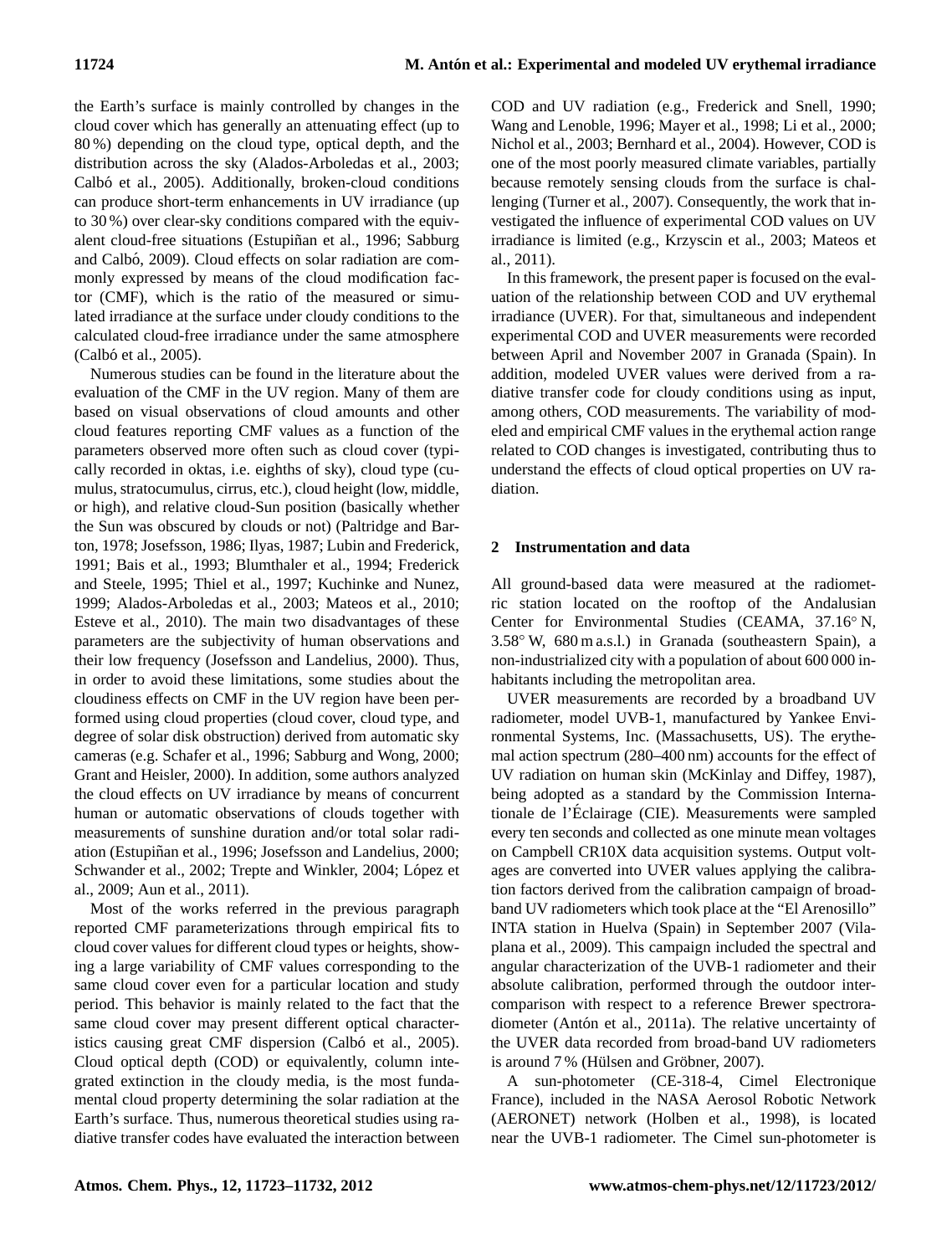designed for retrieving optical and microphysical properties of aerosols from direct Sun and sky measurements at seven wavelengths between 340 and 1020 nm under cloud-free conditions to avoid cloud-contaminated measurements. In this work, the AERONET level 2 data (the highest quality AERONET data; cloud screening post-calibrated data together with manual inspection) were used (Dubovik and King, 2000). When clouds block the Sun, the sky conditions are not appropriate for retrieving aerosol or cloud properties from the attenuation of the direct solar beam. However, in these situations, the Cimel instrument can be used for monitoring clouds by means of the AERONET "cloud mode" observations. In cloud mode, AERONET sunphotometers point directly up and take 10 zenith radiance measurements at 9s intervals for all wavelengths. These measurements are typically available every 15 min, except when sun-photometers operate in a normal "aerosol mode"

detect presences of precipitation. The method for retrieving cloud optical depth from AERONET cloud-mode observations requires the presence of green vegetation in the surrounding area, and uses zenith radiances at 440 and 870 nm wavelengths, similar to Marshak et al. (2004) and Chiu et al. (2006). At Granada during June–November 2007, surface albedo estimates from the Moderate Resolution Imaging Spectroradiometer (MODIS) Terra/Aqua Combined Collection 5 products (Schaaf et al., 2002) were  $0.077 \pm 0.004$  and  $0.262 \pm 0.016$  at 440 and 870 nm wavelengths, respectively, with normalized difference vegetation index (NDVI) values larger than 0.3. This spectral contrast in surface albedo is comparable with the value observed at the ARM Oklahoma site (Chiu et al., 2010), indicating a sufficient presence of green vegetated areas for our retrieval purposes.

(i.e., clear-sky or thin cloud conditions) or when wet sensors

AERONET cloud-mode retrievals represent 1.5 min cloud optical depth, averaged from instantaneous cloud optical depths that are estimated by comparing radiance measurements taken every 9 s at 440 and 870 nm wavelengths against pre-calculated lookup tables. For overcast cases, Chiu et al. (2010) showed that cloud-mode optical depths agreed to within 15 % of those from a flux method that was similar to Min and Harrison (1996). Further descriptions and evaluations of the cloud-mode retrieval method can be found in Chiu et al. (2010).

An All-Sky Imager was used to obtain images of the whole sky dome in daytime during the study period (Cazorla, 2008a). This instrument is a custom adaptation of a CCD camera for scientific used with a fish-eye lens pointing at zenith and has been previously used for cloud cover characterization and retrieval of atmospheric aerosol load (Cazorla et al., 2008b, 2009). All-Sky Imager was used to select only overcast situations for this study.

#### **3 Methodology**

#### **3.1 Empirical CMF**

The empirical CMF in the UV erythemal range is evaluated as:

$$
CMF_{emp} = \frac{UVER_{exp}^{cloudy}}{UVER_{emp}^{clear}} ,
$$
 (1)

where  $\text{UVER}_{\text{exp}}^{\text{cloudy}}$  represents the experimental erythemal data recorded under cloudy (overcast) conditions in Granada and UVER<sup>clear</sup> corresponds to the erythemal data for the same solar zenith angle (SZA) and atmospheric conditions but for clear-sky conditions (cloud-free and low turbidity conditions). These UVER<sup>clear</sup> data are estimated from the following empirical expression proposed by Madronich (2007):

$$
UVER_{emp}^{clear} = a(\mu_0)^b \left(\frac{TOC}{300}\right)^c,
$$
\n(2)

where  $\mu_0$  is the cosine of SZA and TOC is the total ozone column in Dobson Units (DU). Antón et al. (2011b) calculated the coefficients  $(a, b \text{ and } c)$  for Granada from a regression analysis using experimental UVER data measured under clear sky conditions from January 2006 to December 2007. All-Sky Imager was used to select cloud-free cases (oktas smaller than 1) while the Cimel sun-photometer guaranteed simultaneous clear aerosol conditions (aerosol optical depth (AOD) at 380 and 440 nm smaller than 0.1). Thus, it was implicitly assumed that the atmospheric aerosol during clear sky conditions over Granada is the natural background (Lyamani et al., 2010). Antón et al. (2011b) also validated the empirical clear-sky model given by expression 2 using data recorded during a period not previously used for calculating the fitting coefficients (January–December 2008). The validation results reported an excellent agreement between the experimental and empirical data for clear-sky cases with relative differences smaller than 2.5 %.

#### **3.2 Modeled CMF**

The use of a radiative transfer code allows for the evaluation of the CMF during the study period whenever the model is properly fed:

$$
CMF_{mod} = \frac{UVER_{mod}^{cloudy}}{UVER_{mod}^{clear}}
$$
 (3)

The modeled UVER<sup>cloudy</sup> and UVER<sup>clear</sup> values were derived from the LibRadtran software package whose main tool is the LibRadtran/UVSPEC model, developed by Mayer and Kylling (2005). The pSeudospherical DIScrete Ordinate Radiative Transfer (SDISORT) method numerically solves the radiative-transfer equation in a vertically non-homogeneous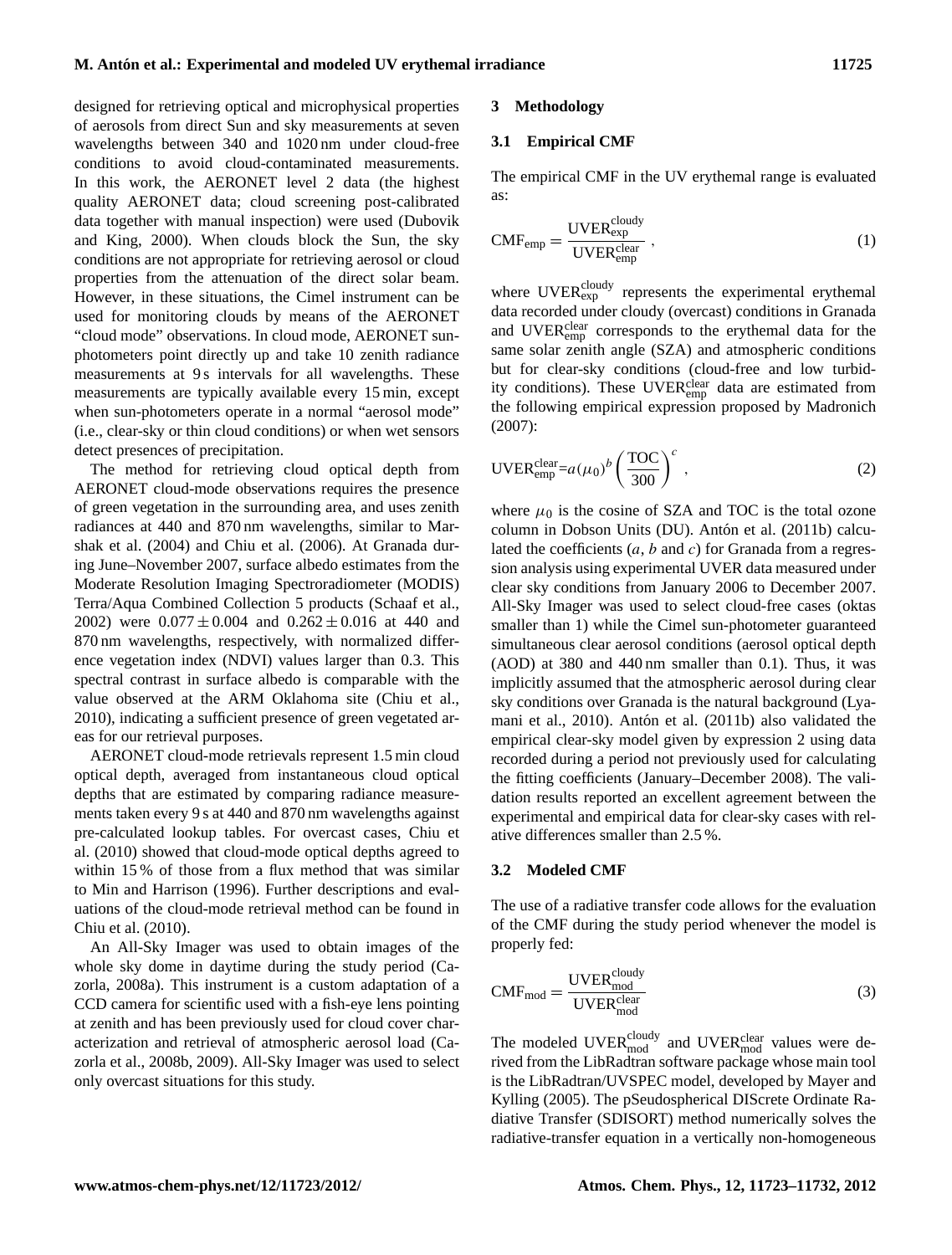plane-parallel atmosphere, running in 16 stream mode. We implemented the UVSPEC model using standard profiles from the standard atmosphere midlatitude summer (afglms), and midlatitude winter (afglmw), which comprise 50 levels between 0 and 120 km (Anderson et al., 1986). The model uses as input the daily TOC data provided by the Ozone Monitoring Instrument (OMI) (Levelt et al., 2006). Additionally, a fixed surface UV albedo of 0.035 was assumed in all simulations. This value was derived for the study site from the UV albedo climatology over Europe, within the European Union's action COST-726, "Long term changes and climatology of UV radiation over Europe" (Litynska et al., 2010).

For the simulation of the UVER $_{\text{mod}}^{\text{cloudy}}$  data, we assumed a vertically homogeneous cloud layer inserted between 2 and 3 km a.s.l. (1320–2320 m above ground) with an effective droplet radius of 10 µm which is an appropriate value for liquid water clouds in midlatitudes (Min and Harrison, 1996; Kylling et al., 2005; Binyamin et al., 2010; Mateos et al., 2011). To characterize the optical properties of clouds, the experimental COD derived from AERONET "cloud mode" observations are used as input in the UVSPEC model. Additionally, aerosols were also taken into account in these simulations. Thus, the spring-summer and fall-winter aerosol profiles given by Shettle (1989) were used. We chose an urban aerosol type and the impact of the aerosol loading in the boundary was expressed by means of daily averages of the Angstrom's coefficients ( $\alpha$  and  $\beta$ ) retrieved from the Cimel sun-photometer. In addition, the daily average values of single scattering albedo and the asymmetry factor retrieved from this instrument at 440 nm were also included in the simulations. When persistent cloudy conditions were present throughout a day, and no Cimel measurements were available, an interpolation between the closest daily averages values was performed.

UVER<sup>clear</sup> values were modeled assuming cloud-free conditions. In addition, the atmospheric aerosol for these simulations is the natural background. For that, we set to constant values of 1.20 and 0.03 for  $\alpha$  and  $\beta$ , and 0.88 and 0.68 for the single scattering albedo and the asymmetry factor, respectively. These values are set based on averages of the Cimel sun-photometer measurements under clear conditions (AOD at 380 and 440 nm smaller than 0.1) during the period January–December 2007 at Granada.

#### **4 Results and discussion**

Figure 1 exhibits the empirical CMF values as a function of the 1.5-min average AERONET COD data recorded at Granada under overcast situations. The empirical CMF values shown in this plot were obtained from the average of the experimental UVER data measured within  $\pm 1$  min (three 1-min UVER measurements) around each Cimel sunphotometer measurement. Additionally, to select the overcast conditions, the information about cloud cover derived



AERONET COD data recorded at Granada under overcast situa-**Fig. 1.** The empirical and modeled CMF as a function of the tions.

from the All-Sky Imager is employed in this work. Thus, only those pairs of values CMF-COD recorded under a cloud cover of 8 oktas and a sky-cover percentage of opaque clouds larger than 90 % are shown in the plot (95 overcast cloud cases). In addition, since cloud-mode retrievals are based on water cloud assumption, ice cloud cases need to be minimized to warrant a meaning intercomparison in Fig. 1. Unfortunately, information on cloud boundaries from groundbased active instruments (lidar) was not available during the time period of interest. To estimate the possibility of ice cloud contamination in our intercomparison, we checked cloud phase retrievals from MODIS cloud product Level 2 data (collection 5), focusing on overpasses that have time differences less than 30 min from cloud-mode measurements. As a result, 85 % of MODIS retrievals correspond to liquid phase.

It can be seen from Fig. 1 that CMF decreases approximately exponentially as COD increases, making evident that surface UVER is very sensitive to this atmospheric variable. Thus, for fairly thick clouds of optical thickness of 10 (clouds through which the Sun's outline generally cannot be seen from the surface) UVER reaching the Earth's surface is about 70 % the amount of its clear-sky value. This percentage diminishes quickly as cloud increases its optical thickness until a value of about 25 % for COD around 50. From this value of optical thickness, the UVER transmission decreases slowly due to the already high contribution to radiation reflected to space.

Figure 1 also shows the modeled CMF values (Eq. 3) which present a reduced variability for each COD value while it is obvious the large dispersion of empirical CMF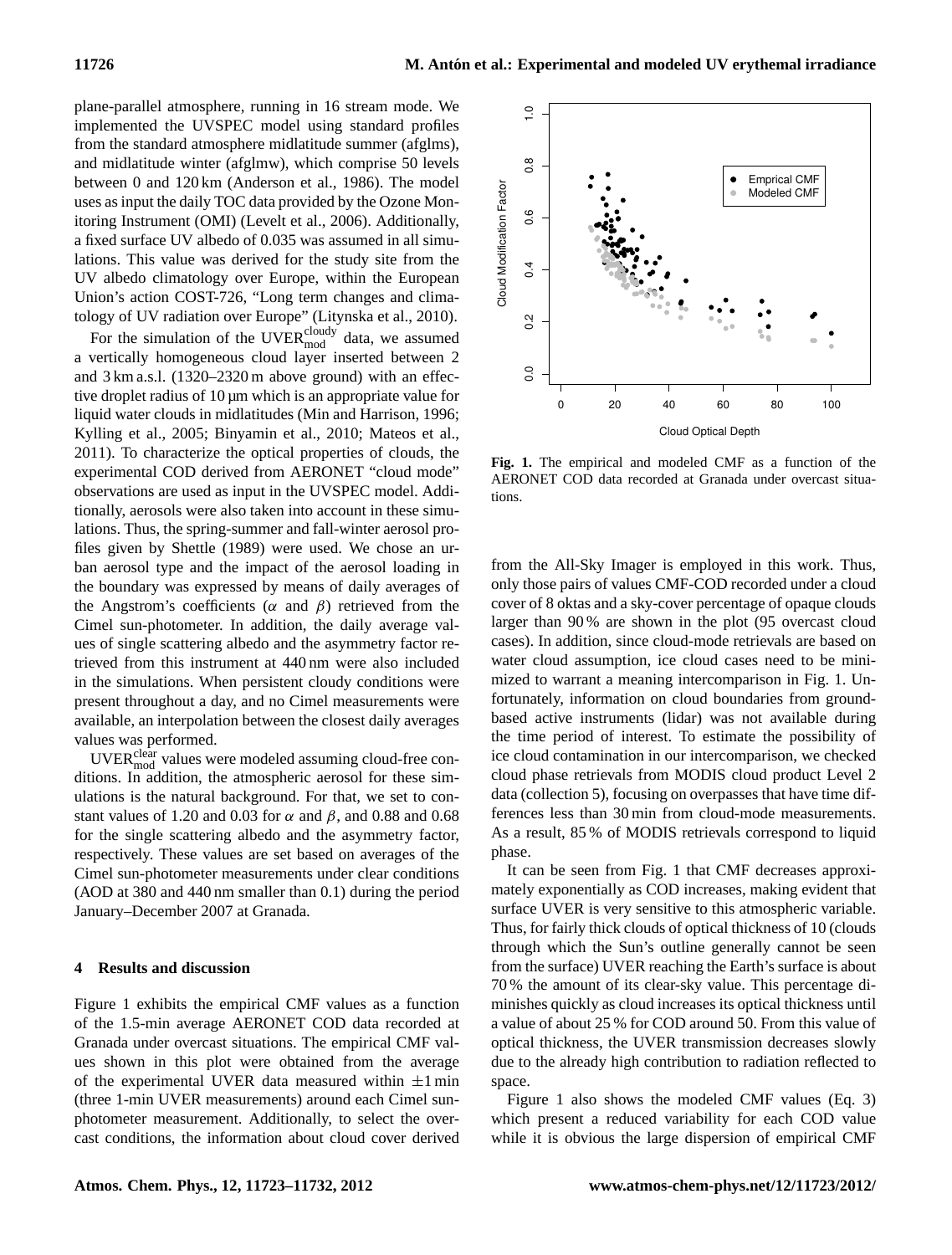values corresponding to the same COD value. For instance, for a fixed COD of 20, the empirical CMF values range between 0.4 and 0.7 while the modeled CMF values are around 0.4 with a very slight variability mainly related to the use of a homogenous cloud layer of fixed characteristics. This result suggests that one-dimensional radiative transfer theory based on a homogenous cloud layer cannot completely explain the actual variability of surface UVER associated with changes on the complicated inhomogeneous structure of cloud field. Additionally, Fig. 1 also exhibits that modeled CMF values clearly underestimate the empirical data, being the mean value  $(\pm 1)$  standard deviation) of relative differences (CMF<sup>mod</sup> – CMF<sup>emp</sup>/CMF<sup>emp</sup>) of (–22  $\pm$  13) %. From Eqs. (1) and (3), this substantial bias can be associated with two possible causes:  $\text{UVER}^{\text{cloudy}}_{\text{mod}}$  values are smaller than UVER $_{\rm exp}^{\rm cloud}$  and/or UVER $_{\rm mod}^{\rm clear}$  values are larger than UVERclear.

To investigate these two possible causes, Fig. 2 displays two plots with the correlation of UVER values for cloudy and clear-sky conditions. Thus, the empirical UVER against modeled values for the ideal clear-sky conditions are shown in Fig. 2 (top). It can be seen that although the correlation is excellent ( $R^2 \sim 0.99$ ) and the spread is very small (RMSE ∼ 3.9 %), the modeled UVER data are notably higher (mean bias of 8.7 %) than the empirical values, which can explain a substantial part of the large bias found in the modeled CMF (i.e., Fig. 1).

To understand the sources of the 8.7 % bias, we evaluated modeled and empirical values against experimental data for clear-sky conditions, although one should bear in mind that experimental data have a relative uncertainty of 7 % (Hülsen and Gröbner, 2007). By selecting clear-sky cases that have oktas smaller than 1 and AOD values smaller than 0.1 at 380 and 440 nm, the resulting 549 cases show that the mean relative differences between modeled and experimental data was  $(+8 \pm 5)$ %, which agrees with reported biases (smaller than 10 % for clear-sky conditions) in numerous inter-comparisons using the LibRadtran code (e.g., Mayer et al., 1997; Kylling et al., 1998; de Backer et al., 2001). However, since this bias is comparable with measurement uncertainty, errors from radiative transfer calculations could be negligible, indicating that a reduction in measurement uncertainty will potentially help refine the empirical relationship and consequently lower the bias for clear-sky conditions.

On the other hand, the relationship between experimental and modeled UVER data under cloudy conditions is shown in Fig. 2 (bottom). The correlation is reasonably good  $(R^2 \sim 0.93)$ , but it is obvious that the model clearly underestimates the measured data with a high mean bias of 14.5 %. Therefore, most of the bias found for modeled CMF ( $\sim$  22 %) is associated with the overestimation of the cloud effects on surface UVER values by the radiative transfer code. The main cause of this overestimation may be related to the cloud parameters used as input in the simulations. Thus, in order



150

 $100$ 

<u>င</u>္က

 $\circ$ 

 $\subset$ 

300

250

200

Modeled UVER (mW/m^2)

Modeled UVER (mW/m^2)

**Fig. 2.** Top: the empirical UVER against modeled values for the ideal clear-sky conditions corresponding to actual cloudy cases. Bottom: correlation between experimental and modeled UVER data under cloudy conditions. The solid black line is the zero bias line, unit slope.

0 20 40 60 80 100 120

Experimental UVER (mW/m^2)

0 50 100 150 200 250 300

Clear−sky conditions

to analyze the influence of these parameters on the modeled UVER, we have performed a sensitive test with several scenarios for each cloudy case:

(a) Geometrical depth of the cloud layer is evaluated by means of four different thicknesses: 1 km (Scenario A.1), 2 km (Scenario A.2), 3 km (Scenario A.3) and 4 km (Scenario A.4). The height of the cloud bottom was set to

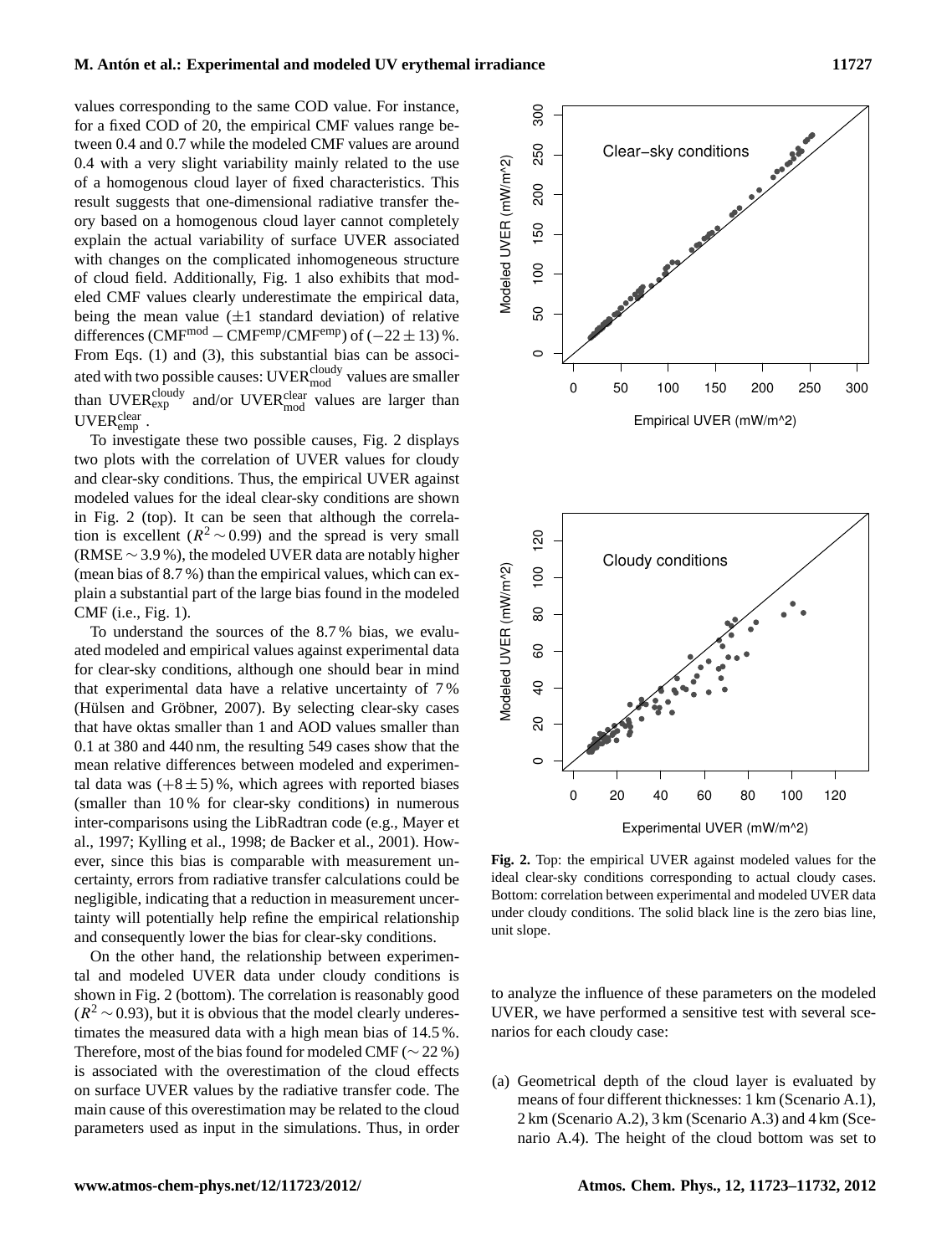2 km a.s.l. and the effective radius of cloud droplets was set to 10  $\mu$ m for all four cases.

- (b) Cloud altitude is studied positioning the 1 km thick cloud layer at different heights with a fixed effective radius of 10 µm: 1–2 km (Scenario B.1), 2–3 km (Scenario B.2), 3–4 km (Scenario B.3), 4–5 km (Scenario B.4) and 5– 6 km (Scenario B.5).
- (c) The effective radius is analyzed setting values of 5, µm (Scenario C.1), 7.5 µm (Scenario C.2), 10 µm (Scenario C.3),  $12.5 \,\text{\mu m}$  (Scenario C.4) and  $15 \,\text{\mu m}$  (Scenario C.5) for the 1 km thick cloud located between 2 and 3 km.

Scenarios A.1, B.2 and C.3 correspond to the same cloudy situation (cloud inserted between 2 and 3 km a.s.l. with an effective droplet radius of  $10 \mu m$ ), which has been used as fixed cloud situation, reference, in all simulations of this work. Thus, Fig. 3 shows three plots with the ratio of each scenario to the reference as a function of the COD used as input in the simulations. The ratios for the scenario A (variation of geometrical thickness) are displayed in Fig. 3 (top). It can be seen that surface UVER for geometrically-thick clouds are smaller than for geometrically-thin clouds with identical optical thickness. This result could be attributed to an amplification of UV absorption by the tropospheric ozone located within clouds due to the enhancement in the optical path by scattering processes, as was evidenced and explained by several authors (Frederick and Lubin, 1988; Wang and Lenoble, 1996; Mayer et al., 1998). The described amplification effect depends on the amount of ozone inside the clouds, and consequently it depends on their geometrical thickness, being stronger for clouds with large vertical extent than for geometrically-thin clouds. Additionally, the ratios also show an appreciable dependence on the optical thickness, decreasing with increasing COD, which indicate that the amplification effect is also closely associated with the variation of the optical path inside the clouds. Nevertheless, all relative differences with respect to the reference scenario are smaller than  $5\%$  for COD values below 40, and only increase to values around 15 % for the highest COD. On the other hand, Fig. 3 (middle) exhibits that ratios for scenario B are almost insensitive to the variation of the cloud base height. The relative differences of the modeled UVER with respect to those derived from the reference scenario are smaller than 5 % for the whole range of COD. It is evident that the cloud scattering is dominant to molecules and aerosols scattering whatever the cloud altitude is. Finally, Fig. 3 (bottom) shows that larger cloud droplet radius (scenario C) increases the forward cloud scattering and thus the surface UVER values, but relative differences smaller than 3 % for all COD values indicate that the droplet size variability does not have crucial influence on surface UVER.

To conclude, when COD is added as input to the model, changes on effective droplet radius, geometrical thickness and altitude of the clouds introduce systematic errors in



**Fig. 3.** Top: the ratio of scenario A (variation of top-base cloud distance) to the reference scenario (A.1) as a function of the COD. Middle: the ratio of scenario B (variation of the cloud base height) to the reference (B.2) as a function of the COD. Bottom: the ratio of scenario C (variation of cloud droplet radius) to the reference (C.3) as a function of the COD.

simulating cloudy UVER data and, consistently, in deriving CMF values. However, these errors are rather small compared with those resulting from variations in COD (see Fig. 1). Only the variation of geometrical thickness for large COD values could involve some uncertainty in the simulations. These results are in agreement with the conclusions reported in Forster (1995) and Wang and Lenoble (1996).

From the above results, the underestimation of modeled UVER with respect to the experimental UVER in Fig. 2 (bottom) may be mainly related to the AERONET COD data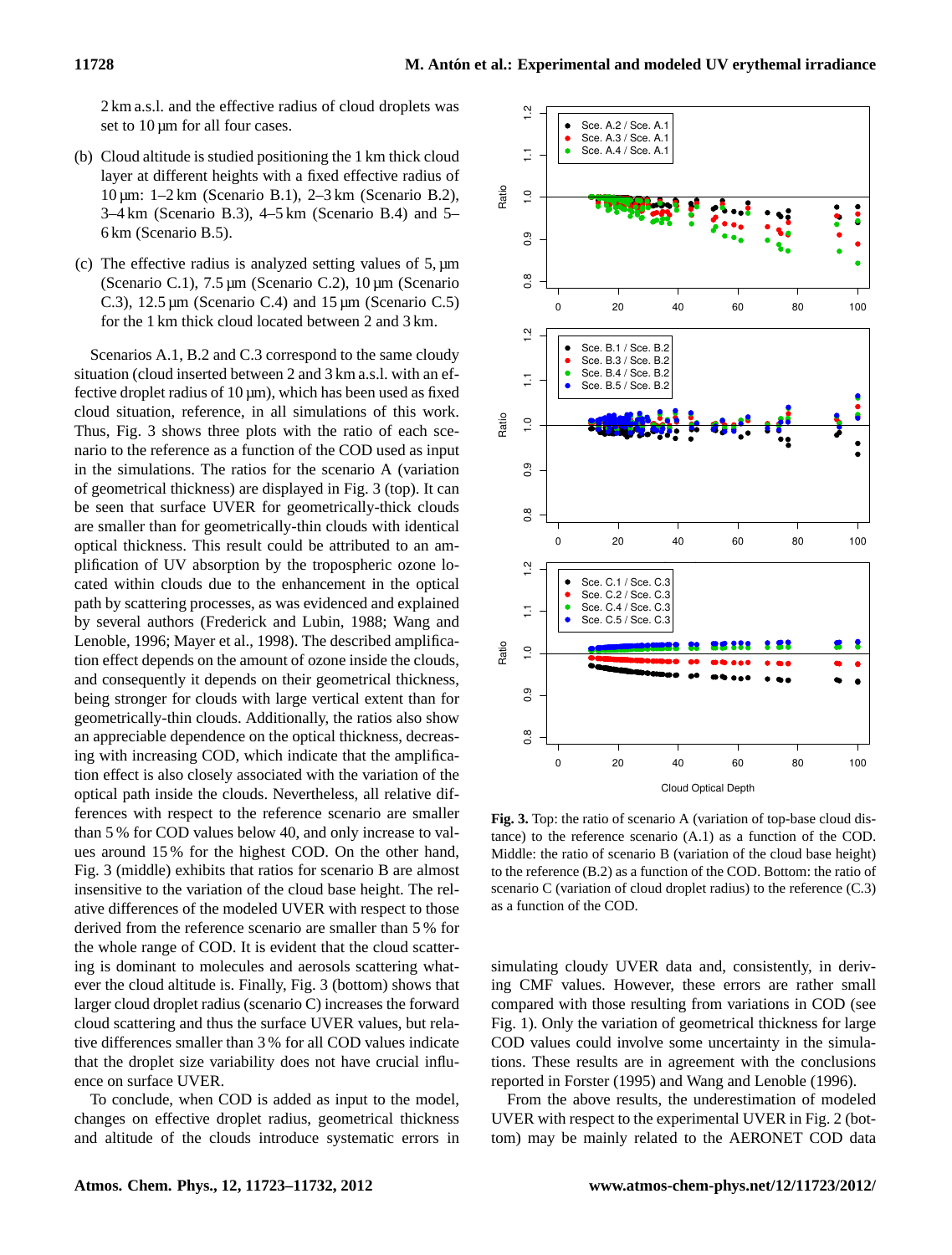used as input in the model. Thus, while for each UVER simulation the COD is assumed constant and thus represents a hemispherical property of clouds, AERONET cloud-mode retrievals mainly represent overhead cloud properties in low cloud situations. If clouds are homogeneous, this intrinsic difference in COD representativeness introduces no discrepancy in inter-comparison results. In reality, clouds are heterogeneous; therefore, cloud-mode retrievals are generally larger than those from hemispherical radiation measurements due to their concave relationship with cloud optical depth (as shown in Chiu et al., 2006).

To check the previous assumption, the effective optical thickness in the UV erythemal range has been derived from an iteration procedure proposed by Leontyeva and Stammes (1994) using modeled and experimental UVER values. Thus, for each cloudy case, successive modeled UVER values have been simulated from UVSPEC varying the COD inputs with a step of 0.5 (cloud layer is fixed between 2 and 3 km with an effective droplet radius of  $10 \mu m$ ) and with real aerosol information also included in the simulations. The iterative process is finished when for a given COD value the relative difference between the modeled and experimental UVER values is smaller than 1 %. The model COD is the effective optical thickness resulting from the iteration. Therefore, the term "effective" indicates the COD value that used as input in the code best agrees with experimental UVER data. Figure 4 shows the relationship between AERONET COD and the effective values in the erythemal range derived from the method described previously. The correlation between both data sets is fairly good ( $R^2 \sim 0.8$ ), with a significantly large spread (RMSE ∼ 39 %). Additionally, it can be seen that in most cases the effective COD values are lower than the AERONET data. This underestimation occurs in around 80 % of all cloudy cases. The mean value of the relative differences (CODEFEC − CODAERO/CODAERO) is −22 %. These results confirm the assumption that COD values in the erythemal range are smaller than AERONET COD data which has been obtained from two wavelengths in the visible range. Therefore, a substantial part of the biases shown in Figs. 1 and 2 (bottom) for the modeled values may be associated with this issue.

#### **5 Conclusions**

The analysis of cloud optical effects in the erythemal range by means of COD data retrieved from AERONET "cloud mode" have provided several relevant conclusions. For cases with non-precipitating, overcast and relatively homogeneous water clouds, empirical CMF values have shown a clear exponential dependence with respect to experimental COD data. In general, CMF values decrease from 0.7 to 0.25 when cloud optical depth increases from 10 to 50.

AERONET COD data were also used as input in radiative transfer simulations to obtain modeled CMF, which ex-



 $\sum$  line, unit slope. **Fig. 4.** Correlation between AERONET COD and effective COD values in the erythemal range. The solid black line is the zero bias

hibited a large underestimation of empirical values ( $\sim$  22 %). A substantial part of this bias may be due to that the radiative transfer simulations were 8 % higher than the observations for clear-sky conditions. This result highlights that the use of an empirical model for the estimation of ideal cloudless conditions clearly reduce the uncertainty of CMF values. The rest of the bias (∼ 14 %) was associated with the underestimation of surface UVER under cloudy cases by the radiative transfer model. The detailed analyses of this large underestimation reported relevant results. Thus, when experimental COD are included as input in the code, variations of the other cloud parameters (geometrical thickness, height of the top or bottom, effective droplet radius) present a reduced influence on UVER simulations. Therefore, the main reason responsible for the significant differences between modeled and experimental UVER data under cloudy conditions was the AERONET COD used in the model.

For around 80 % of the overcast cases, an iteration method showed that the effective COD values (those that find the best match between modeled and experimental UVER values) are smaller than AERONET COD data. This result might be partially explained by the use of zenith radiances to retrieve the AERONET COD data (representing the cloud overhead), while the effective COD is derived from UVER fluxes (representing the entire hemisphere).

In conclusion, the inclusion of AERONET COD as input in 1-D radiative transfer codes could produce additional uncertainties in the modeled hemispherical UV fluxes under cloudy conditions. Nevertheless, the combination of the experimental UV data and the AERONET "cloud mode" observations is very promising.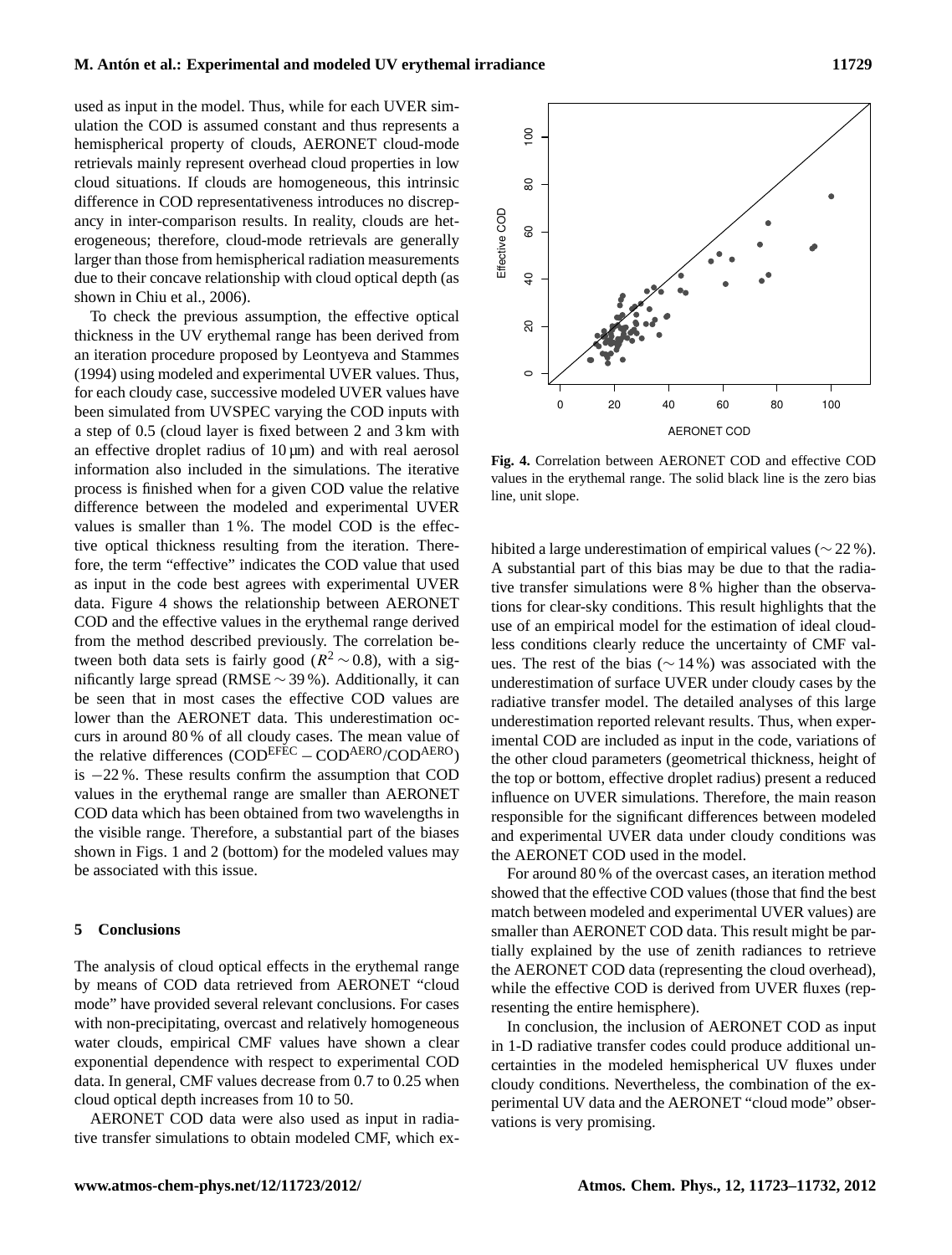*Acknowledgements.* Manuel Antón thanks Ministerio de Ciencia e Innovacion and Fondo Social Europeo for the award of a ´ postdoctoral grant (Ramon y Cajal). C. Chiu was supported by the Office of Science (BER, US Department of Energy, Interagency agreement DE-SC0006001) as part of the ASR program. We also thank the AERONET team for providing instrument calibration and data processing. MODIS data were obtained from the Level 1 and Atmosphere Archive and Distribution System (LAADS, [http://ladsweb.nascom.nasa.gov\)](http://ladsweb.nascom.nasa.gov). This work was partially supported by the Andalusian Regional Government through projects P08-RNM-3568 and P10-RNM-6299, the the Ministerio de Ciencia e Innovación through projects CGL2008-05939-C03-03/CLI, CGL2010-18782, CGL-2011-2992-1-C02-01 and CSD2007- 00067, and by European Union through ACTRIS project (EU INFRA-2010-1.1.16-262254). This work is co-financed through FEDER (Programa Operacional Factores de Competitividade –  $COMPETE$ ) and National funding through  $FCT$  – Fundação para a Ciencia e a Tecnologia in the framework of project FCOMP-01- ˆ 0124-FEDER-009303 (PTDC/CTE-ATM/102142/2008).

Edited by: B. Mayer

## **References**

- Alados-Arboledas, L., Alados, I., Foyo-Moreno, I., Olmo, F. J., and Alcántara, A.: The influence of clouds on surface UV erythemal irradiance, Atmos. Res., 66, 273–290, 2003.
- Anderson, G., Clough, S., Kneizys, F., Chetwynd, J., and Shettle, E.: AFGL atmospheric constituent profiles (0–120 km), Tech. Rep. AFGL-TR-86-0110, Air Force Geophys. Lab., Hanscom Air Force Base, Bedford, Mass, 1986.
- Antón, M., Gil, J. E., Cazorla, A., Fernández-Gálvez, J., Vilaplana, J. M., Olmo, F. J., and Alados-Arboledas, L.: Influence of the calibration on experimental UV index at a midlatitude site, Granada (Spain), Atmos. Meas. Tech., 4, 499–507, [doi:10.5194/amt-4-](http://dx.doi.org/10.5194/amt-4-499-2011) [499-2011,](http://dx.doi.org/10.5194/amt-4-499-2011) 2011a.
- Antón, M., Gil, J. E., Fernández-Gálvez, J., Lyamani, H., Valenzuela, A., Foyo-Moreno, I., Olmo, F. J., and Alados-Arboledas, L.: Evaluation of the aerosol forcing efficiency in the UV erythemal range at Granada (Spain), J. Geophys. Res., 116, D20214, [doi:10.1029/2011JD016112,](http://dx.doi.org/10.1029/2011JD016112) 2011b.
- Aun, M., Eerme, K., Ansko, I., Veismann, U., and Lätt, S.: Modification of spectral ultraviolet doses by different types of overcast cloudiness and atmospheric aerosol, Photochem. Photobiol., 87, 461–469, 2011.
- Bais, A. F., Zerefos, C. S., Meleti, C., Ziomas, I. C., and Tourpali, K.: Spectral measurements of solar UVB radiation and its relations to total ozone,  $SO_2$  and clouds, J. Geophys. Res., 98, 5199– 5204, 1993.
- Bernhard, G., Booth, C. R., and Ehramjian, J. C.: Version 2 data of the National Science Foundation's Ultraviolet Radiation Monitoring Network: South Pole, J. Geophys. Res., 109, D21207, [doi:10.1029/2004JD004937,](http://dx.doi.org/10.1029/2004JD004937) 2004.
- Binyamin, J., Davies, J., and McArthur, B.: UV-B cloud optical properties for Canada, Int. J. Climatol., 30, 1246–1255, 2010.
- Blumthaler, M., Ambach, W., and Salzberg, M.: Effects of cloudiness on global and diffuse UV irradiance in a high mountain area, Theor. Appl. Climatol., 50, 23–30, 1994.
- Calbó, J., Pagés, D., and González, J.: Empirical studies of cloud effects on UV radiation: A review, Rev. Geophys., 43, RG2002, [doi:10.1029/2004RG000155,](http://dx.doi.org/10.1029/2004RG000155) 2005.
- Cazorla, A., Olmo, F. J., and Alados-Arboledas, L.: Development of a sky imager for cloud cover assessment, J. Opt. Soc. Am. A., 25, 29–39, [doi:10.1364/JOSAA.25.000029,](http://dx.doi.org/10.1364/JOSAA.25.000029) 2008a.
- Cazorla, A., Olmo, F. J., and Alados-Arboledas, L.: Using a sky imager for aerosol characterization, Atmos. Environ., 42, 2739– 2745, [doi:10.1016/j.atmosenv.2007.06.016,](http://dx.doi.org/10.1016/j.atmosenv.2007.06.016) 2008b.
- Cazorla, A., Shields, J. E., Karr, M. E., Olmo, F. J., Burden, A., and Alados-Arboledas, L.: Technical Note: Determination of aerosol optical properties by a calibrated sky imager, Atmos. Chem. Phys., 9, 6417–6427, [doi:10.5194/acp-9-6417-2009,](http://dx.doi.org/10.5194/acp-9-6417-2009) 2009.
- Chiu, J. C., Marshak, A., Knyazikhin, Y., Wiscombe, W. J., Barker, H. W., Barnard, J. C., and Luo, Y.: Remote sensing of cloud properties using ground-based measurements of zenith radiance, J. Geophys. Res., 111, D16201, [doi:10.1029/2005JD006843,](http://dx.doi.org/10.1029/2005JD006843) 2006.
- Chiu, J. C., Huang, C. H., Marshak, A., Slutsker, I., Giles, D. M., Holben, B.N., Knyazikhin, Y., and Wiscombe, W. J.: Cloud optical depth retrievals from the Aerosol Robotic Network (AERONET) cloud mode observations, J. Geophys. Res., 115, D14202, [doi:10.1029/2009JD013121,](http://dx.doi.org/10.1029/2009JD013121) 2010.
- de Backer, H., Koepke, P., Bais, A., de Cabo, X., Frei, T., Gillotay, D., Haite, C., Heikkilä, A., Kazantzidis, A., Koskela, T., Kyrö, E., Lapeta, B., Lorente, J., Masson, K., Mayer, B., Plets, H., Redondas, A., Renaud, A., Schauberger, G., Schmalwieser, A., Schwander, H., and Vanicek, K.: Comparison of measured and modelled uv indices for the assessment of health risks, Meteorol. Appl., 8, 267–277, 2001.
- Diffey, B.: Solar ultraviolet radiation effects on biological systems, Phys. Med. Biol., 36, 299–328, 1991.
- Diffey, B.: Climate change, ozone depletion and the impact on ultraviolet exposure of human skin, Phys. Med. Biol., 49, R1–R11, 2004.
- Dubovik, O. and King, M. D.: A flexible inversion algorithm for retrieval of aerosol optical properties from Sun and sky radiance measurements, J. Geophys. Res., 105, 20673–20696, [doi:10.1029/2000JD900282,](http://dx.doi.org/10.1029/2000JD900282) 2000.
- Esteve, A. R., Marin, M. J., Tena, F., Utrillas, M. P., and Martínez-Lozano, J. A.: Influence of cloudiness over the values of erythemal radiation in Valencia, Spain, Int. J. Climatol., 30, 127–136, [doi:10.1002/joc.1883,](http://dx.doi.org/10.1002/joc.1883) 2010.
- Estupiñan, J. G., Raman, S., Grescenti, G. H., Streicher, J. J., and Barnard, W. F.: Effects of clouds and haze on UV-B radiation, J. Geophys. Res., 101, 16807–16816, 1996.
- Forster, P. M. de F.: Modeling ultraviolet radiation at the Earth's surface. Part I: The sensitivity of ultraviolet irradiances to atmospheric changes, J. Appl. Meteorol., 34, 2412–2425, 1995.
- Frederick, J. E. and Snell, H. E.: Tropospheric influence on solar ultraviolet radiation: The role of clouds, J. Climatol., 3, 373–381, 1990.
- Frederick, J. E. and Steele, H. D.: The transmission of sunlight through cloudy skies: An analysis based on standard meteorological information, J. Appl. Meteorol., 34, 2755–2761, 1995.
- Grant, R. H. and Heisler, G. M.: Estimation of ultraviolet-B irradiance under variable cloud conditions, J. Appl. Meteorol, 39, 904–916, 2000.
- Holben, B. N., Eck, T. F., Slutsker, I., Tanre, D., Buis, J. P., Setzer, A., Vermote, E., Reagan, J. A., Kaufman, Y. J., Nakajima, T.,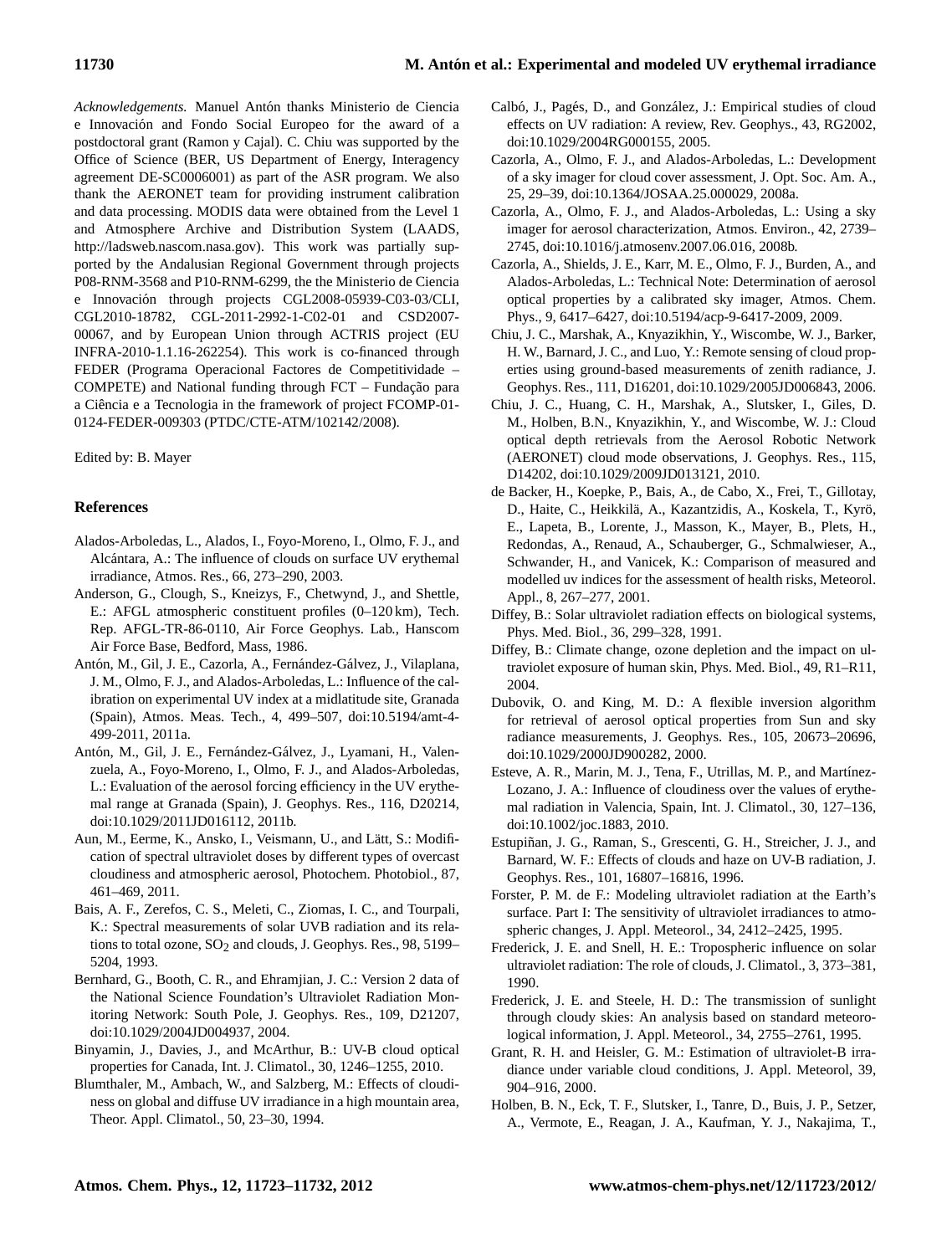#### **M. Anton et al.: Experimental and modeled UV erythemal irradiance 11731 ´**

Lavenu, F., Jankowiak, I., and Smirnov, A.: AERONET – A federated instrument network and data archive for aerosol characterization, Remote Sens. Environ., 66, 1–16, [doi:10.1016/S0034-](http://dx.doi.org/10.1016/S0034-4257(98)00031-5) [4257\(98\)00031-5,](http://dx.doi.org/10.1016/S0034-4257(98)00031-5) 1998.

- Hülsen, G. and Gröbner, J.: Characterization and calibration of ultraviolet broadband radiometers measuring erythemally weighted irradiance, Appl. Optics, 46, 5877–5886, 2007.
- Ilyas, M.: Effect of cloudiness on solar ultraviolet radiation reaching the surface, Atmos. Environ., 21, 1483–1484, 1987.
- Iqbal, M.: Introduction to Solar Radiation, Acad. Press, Toronto, Canada, 1983.
- Josefsson, W.: Solar ultraviolet radiation in Sweden, SMHI Rep. Meteorol. Climatol. 53, 71 pp., Swed. Meteorol. And Hydrol. Inst., Norrköping, Sweden, 1986.
- Josefsson, W. and Landelius, T.: Effect of clouds on UV irradiance: As estimated from cloud amount, cloud type, precipitation, global radiation and sunshine duration, J. Geophys. Res., 105, 4927–4935, 2000.
- Krzyscin, J. W., Jaroslawski, J., and Sobolewski, P. S.: Effects of clouds on the surface erythemal UV-B irradiance at northern midlatitudes: Estimation from the observations taken at Belsk, Poland (1999–2001), J. Atmos. Sol.-Terr. Phy., 65, 457–467, 2003.
- Kuchinke, C. and Nunez, M.: Cloud transmission estimates of UV-B erythemal irradiance, Theor. Appl. Climatol., 63, 149–161, 1999.
- Kylling, A., Bais, A. F., Blumthaler, M., Schreder, J., Zerefos, C. S., and Kosmidis, E.: Effect of aerosols on solar UV irradiances during the photochemical activity and solar ultraviolet radiation campaign, J. Geophys. Res., 103, 26051–26060, 1998.
- Kylling, A., Webb, A. R., Kift, R., Gobbi, G. P., Ammannato, L., Barnaba, F., Bais, A., Kazadzis, S., Wendisch, M., Jakel, E., ¨ Schmidt, S., Kniffka, A., Thiel, S., Junkermann, W., Blumthaler, M., Silbernagl, R., Schallhart, B., Schmitt, R., Kjeldstad, B., Thorseth, T. M., Scheirer, R., and Mayer, B.: Spectral actinic flux in the lower troposphere: measurement and 1-D simulations for cloudless, broken cloud and overcast situations, Atmos. Chem. Phys., 5, 1975–1997, [doi:10.5194/acp-5-1975-2005,](http://dx.doi.org/10.5194/acp-5-1975-2005) 2005.
- Leontyeva, E. and Stammes, K.: Estimations of cloud optical thickness from ground-based measurements of incoming solar radiation in the Artic, J. Climatol., 7, 566–578, 1994.
- Levelt, P. F., Hilsenrath, E., Leppelmeier, G. W., Van den Oord, G. H. J., Bhartia, P. K., Tamminen, J., De Haan, J. F., and Veefkind, J. P.: The ozone monitoring instrument, IEEE T. Geosci. Remote, 44, 1093–1101, 2006.
- Li, Z., Wang, P., and Cihlar, J.: A simple and efficient method for retrieving surface UV radiation dose rate from satellite, J. Geohys. Res., 105, 5027–5036, 2000.
- Litynska, Z., Koepke, P., De Backer, H., Gröbner, J., Schmalwieser, A., and Vuilleumier, L.: Long term changes and climatology of UV radiation over Europe. Final scientific report COST Action 726, available at: [http://www-med-physik.vu-wien.](http://www-med-physik.vu-wien.ac.at/uv/COST726/COST726_Dateien/Results_Finalreport/COST726_fnal_report.pdf) [ac.at/uv/COST726/COST726](http://www-med-physik.vu-wien.ac.at/uv/COST726/COST726_Dateien/Results_Finalreport/COST726_fnal_report.pdf) Dateien/Results Finalreport/ COST726 fnal [report.pdf,](http://www-med-physik.vu-wien.ac.at/uv/COST726/COST726_Dateien/Results_Finalreport/COST726_fnal_report.pdf) 2010.
- López, M. L., Palancar, G. G., and Toselli, B. M.: Effect of different types of clouds on surface UV-B and total solar irradiance at southern mid-latitudes: CMF determinations at Córdoba, Argentina, Atmos. Environ., 43, 3130–3136, 2009.
- Lubin, D. and Frederick, J. E.: The ultraviolet radiation environment of the Antarctic Peninsula: The roles of ozone and cloud cover,

J. Appl. Meteorol., 30, 478–493, 1991.

- Lyamani, H., Olmo, F. J., and Alados-Arboledas, L.: Physical and optical properties of aerosols over an urban location in Spain: seasonal and diurnal variability, Atmos. Chem. Phys., 10, 239- 254, [doi:10.5194/acp-10-239-2010,](http://dx.doi.org/10.5194/acp-10-239-2010) 2010.
- Madronich, S.: Analytic formula for the clear-sky UV index, Photochem. Photobiol., 83, 1537–1538, [doi:10.1111/j.1751-](http://dx.doi.org/10.1111/j.1751-1097.2010.00860.x) [1097.2010.00860.x,](http://dx.doi.org/10.1111/j.1751-1097.2010.00860.x) 2007.
- Marshak, A., Knyazikhin, Y., Evans, K. D., and Wiscombe, W. J.: The "RED versus NIR" plane to retrieve broken-cloud optical depth from ground-based measurements, J. Atmos. Sci., 61, 1911–1925, 2004.
- McKinlay, A. F. and Diffey, B. L.: A reference spectrum for ultraviolet induced erythema in human skin, CIE J., 6, 21–27, 1987.
- Mayer, B. and Kylling, A.: Technical note: The libRadtran software package for radiative transfer calculations – description and examples of use, Atmos. Chem. Phys., 5, 1855–1877, [doi:10.5194/acp-5-1855-2005,](http://dx.doi.org/10.5194/acp-5-1855-2005) 2005.
- Mayer, B., Seckmeyer, G., and Kylling, A.: Systematic long-term comparison of spectral UV measurements and UVSPEC modelling results, J. Geophys. Res., 102, 8755–8767, 1997.
- Mayer, B., Kylling, A., Madronich, S., and Seckmeyer, G.: Enhanced absorption of UV radiation due to multiple scattering in clouds, Experimental evidence and theoretical explanation, J. Geophys. Res., 103, 31241–31254, 1998.
- Mateos, D., de Miguel, A., Bilbao, J., and Pérez-Burgos, A.: Dependence of ultraviolet (erythemal and total) radiation and CMF values on total and low cloud covers in Central Spain, Atmos. Res., 98, 21–27, 2010.
- Mateos, D., di Sarra, A., Meloni, D., Di Biagio, C., and Sferlazzo, D. M.: Experimental determination of cloud influence on the spectral UV irradiance and implications for biological effects, J. Atmos. Sol.-Terr. Phy., 73, 1739–1746, 2011.
- Min, Q. and Harrison, L. C.: Cloud properties derived from surface MFRSR measurements and comparison with GOES results at the ARM SGP site, J. Geophys. Res., 23, 1641–1644, 1996.
- Nichol, S. E., Pfister, G., Bodeker, G. E., Mckenzie, R. L., and Wood, S. W.: Moderation of cloud reduction of UV in the Antarctic due to high surface albedo, J. Appl. Meteorol., 42, 1174–1183, 2003.
- Paltridge, G. W. and Barton, I. J.: Erythemal ultraviolet radiation distribution over Australia – The calculations, detailed results and input data, Tech. Pap. 33, 48 pp., Aust. Div. of Atmos. Phys., Commonw. Sci. and Indus. Res. Organ., Aspendale, Victoria, Australia, 1978.
- Sabburg, J. and Calbó, J.: Five years of cloud enhanced surface UV radiation measurements at two sites (in the Northern and Southern Hemispheres), Atmos. Res., 93, 902–912, 2009.
- Sabburg, J. and Wong, J.: Evaluation of sky/cloud formula for estimating UV-B irradiance under cloudy skies, J. Geophys. Res., 105, 29685–29691, 2000.
- Schafer, J. S., Saxena, V. K., Wenny, B. N., Barnard, W., and DeLuisi, J. J.: Observed influences of clouds on ultraviolet-B radiation, Geophys. Res. Lett., 23, 2625–2628, 1996.
- Schaaf, C. B., Gao, F., Strahler, A. H., Lucht, W., Li, X., Tsang, T., Strugnell, N. C., Zhang, X., Jin, Y., Muller, J. P., Lewis, P., Barnsley, M., Hobson, P., Disney, M., Roberts, G., Dunderdale, M., Doll, C., d'Entremont, R. P., Hug, B., Liang, S., Privette, J. L., and Roy, D.: First operational BRDF, albedo nadir reflectance